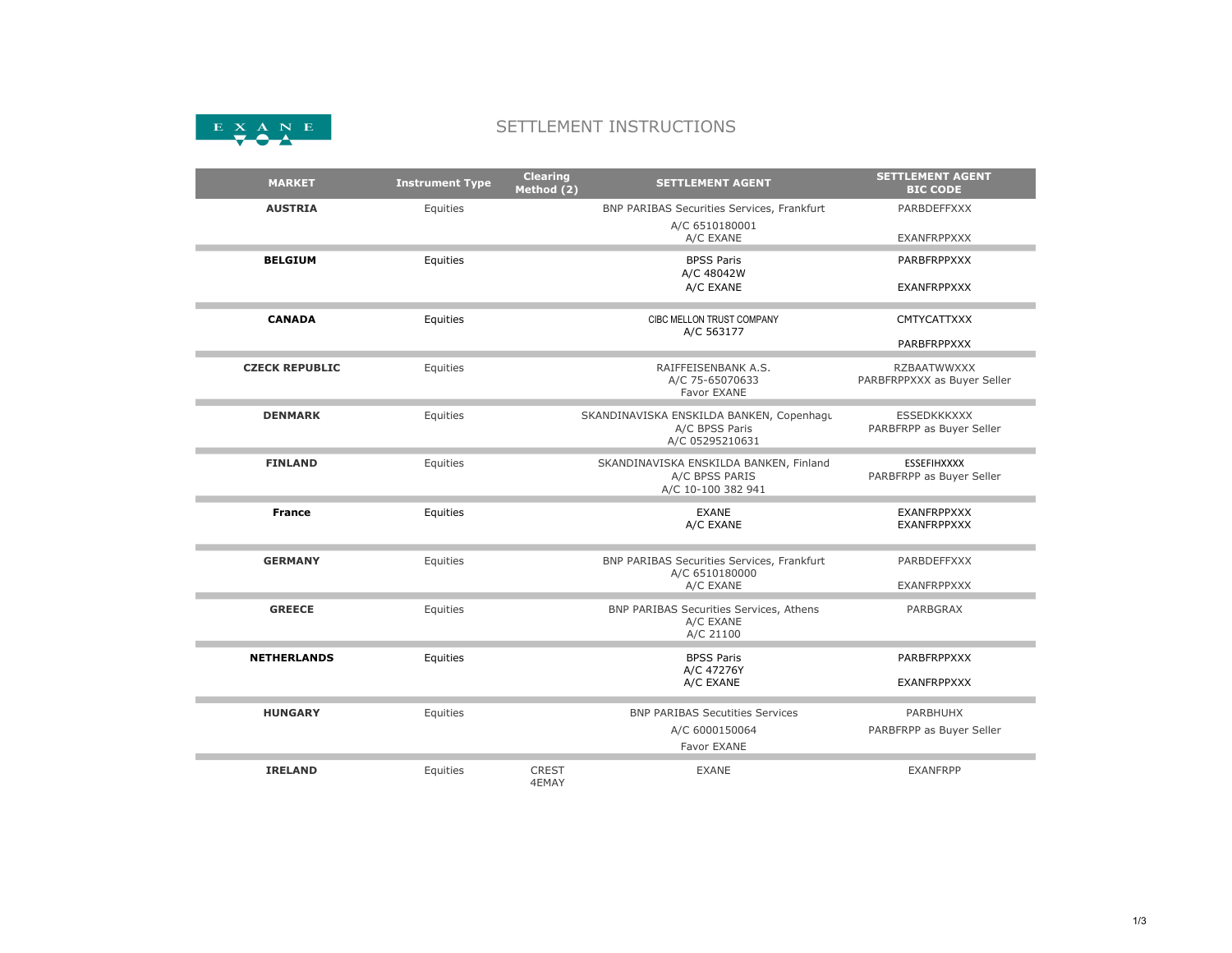

## SETTLEMENT INSTRUCTIONS

| <b>MARKET</b>       | <b>Instrument Type</b>                | <b>Clearing</b><br>Method (2) | <b>SETTLEMENT AGENT</b>                                                                                            | <b>SETTLEMENT AGENT</b><br><b>BIC CODE</b>     |
|---------------------|---------------------------------------|-------------------------------|--------------------------------------------------------------------------------------------------------------------|------------------------------------------------|
| <b>ITALY</b>        | Equities<br><b>Convertibles Bonds</b> |                               | BNP PARIBAS Securities Services, Milan<br>A/C EXANE<br>SAC: MOTIPARBITMMXXX6001200                                 | PARBITMM039<br><b>EXANFRPPXXX</b>              |
| <b>ISRAEL</b>       | Equities                              |                               | CITI NA ISRAEL<br>A/C 6201780014                                                                                   | <b>CITIILITXXX</b><br>PARBFRPP as Buyer Seller |
| <b>MOROCCO</b>      | Equities                              |                               | BANQ. MAROCAINE DU COMMERCE ET<br>DE L'INDUSTRIE, Casablanca<br>A/C BPSS PARIS<br>A/C 100165314578001<br>Fav Exane | <b>BMCIMAMC</b><br><b>PARBFRPP</b>             |
| <b>NORWAY</b>       | Equities                              |                               | Skandinaviska Enskilda Banken AB<br>A/C BPSS Paris<br>A/C 097500312299                                             | ESSENOKXXXX<br>PARBFRPP as Buyer Seller        |
| <b>POLAND</b>       | Equities                              |                               | <b>BNP Paribas Securities Services</b><br>A/C 8000110078                                                           | PARBPLPXXXX<br>PARBFRPP as Buyer Seller        |
| <b>PORTUGAL</b>     | Equities                              | Interbolsa<br>801             | <b>BPSS Paris</b><br>A/C 0000022194 D<br>Fav: EXANE                                                                | <b>PARBFRPP</b>                                |
| <b>SPAIN</b>        | Equities                              | <b>SCLV</b><br>144            | BNP PARIBAS Securities Services, Madrid<br>A/C EXANE<br>A/C 115100                                                 | <b>PARBESMX</b>                                |
| <b>SOUTH AFRICA</b> | Equities                              |                               | STANDARD BANK OF SOUTH AFRICA<br>A/C BPSS Paris<br>A/C 400681609                                                   | SBZAZAJJXXX<br>PARBFRPP as Buyer Seller        |
| <b>SWEDEN</b>       | Equities                              |                               | <b>SEB</b><br>A/C 01-100 196 927<br>A/C BPSS Paris                                                                 | ESSESESSXXX<br>PARBFRPP as Buyer Seller        |
| <b>SWITZERLAND</b>  | Equities                              | FR100287                      | Exane<br>A/C 122001<br>A/C EXANE                                                                                   | <b>EXANFRPP</b>                                |
| <b>TURKEY</b>       | Equities                              |                               | <b>TEB Securities Services</b><br>A/C 11659                                                                        | TEBUTRIS930<br>PARBFRPP as Buyer Seller        |
| <b>USA</b>          | Equities                              | DTC 2787                      | <b>BNP Paribas NY Branch</b><br>A/C 120011070056<br>A/C BPSS PARIS                                                 | BNPAUS3NB2S<br><b>PARBFRPP</b>                 |